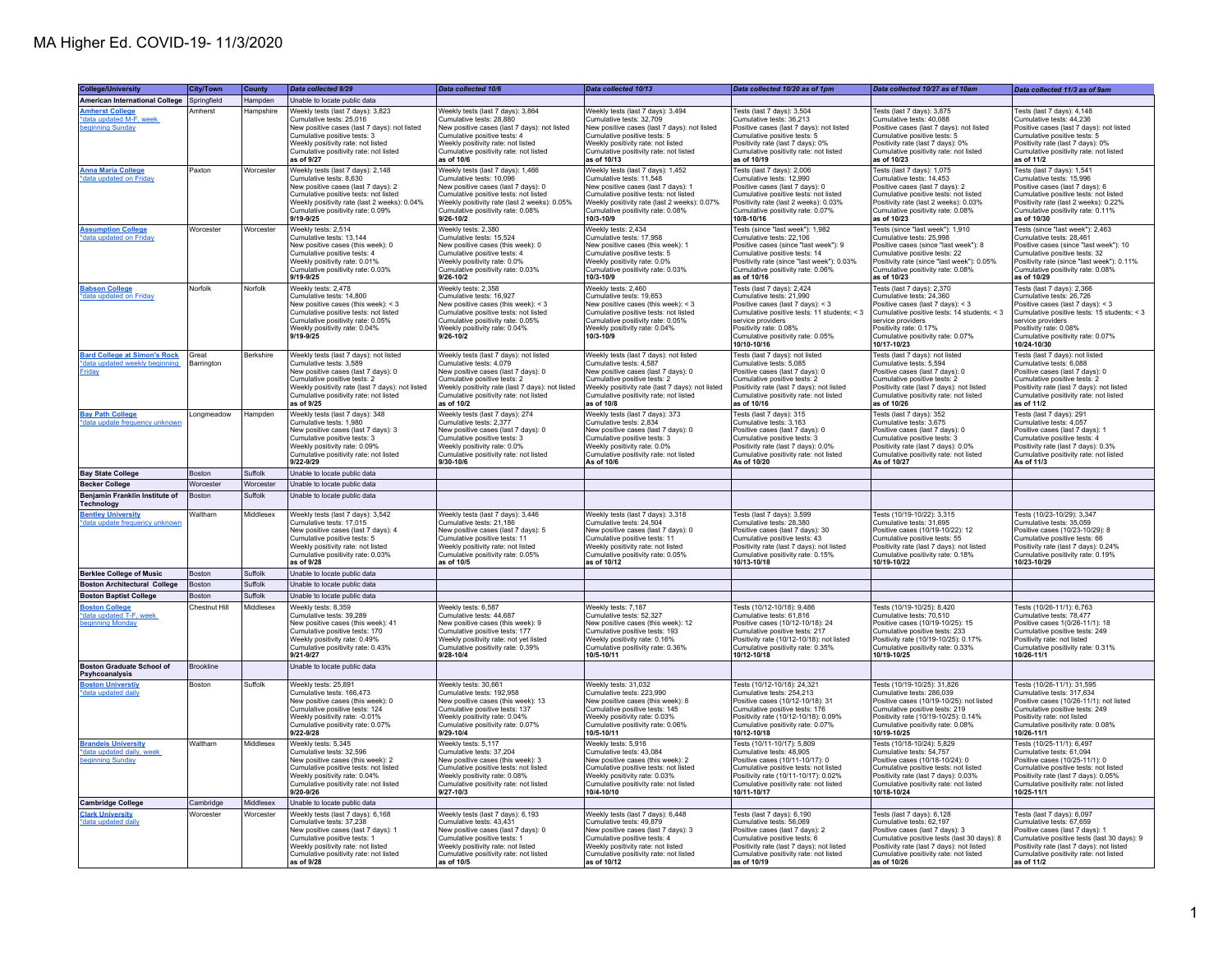| <b>College/University</b>                                                                                | City/Town                                     | <b>County</b>    | Data collected 9/29                                                                                                                                                                                                             | Data collected 10/6                                                                                                                                                                                                                              | Data collected 10/13                                                                                                                                                                                                                              | Data collected 10/20 as of 1pm                                                                                                                                                                                                                 | Data collected 10/27 as of 10am                                                                                                                                                                                                               | Data collected 11/3 as of 9am                                                                                                                                                                                                                                            |
|----------------------------------------------------------------------------------------------------------|-----------------------------------------------|------------------|---------------------------------------------------------------------------------------------------------------------------------------------------------------------------------------------------------------------------------|--------------------------------------------------------------------------------------------------------------------------------------------------------------------------------------------------------------------------------------------------|---------------------------------------------------------------------------------------------------------------------------------------------------------------------------------------------------------------------------------------------------|------------------------------------------------------------------------------------------------------------------------------------------------------------------------------------------------------------------------------------------------|-----------------------------------------------------------------------------------------------------------------------------------------------------------------------------------------------------------------------------------------------|--------------------------------------------------------------------------------------------------------------------------------------------------------------------------------------------------------------------------------------------------------------------------|
| <b>Curry College</b><br>*data updated week beginning<br>Thursday                                         | Milton                                        | Norfolk          | data not collected                                                                                                                                                                                                              | Weekly tests (last 7 days): 1,692<br>Cumulative tests: 12.732<br>New positive cases (last 7 davs): 10<br>Cumulative positive tests: 1<br>Weekly positivity rate: not listed<br>Cumulative positivity rate (last 2 weeks):<br>0.53%<br>as of 10/5 | Weekly tests (last 7 days): 1,692<br>Cumulative tests: 12.732<br>New positive cases (last 7 days): 10<br>Cumulative positive tests: 33<br>Weekly positivity rate: not listed<br>Cumulative positivity rate (last 2 weeks):<br>0.53%<br>as of 10/6 | Tests (last 7 days): 1,959<br>Cumulative tests: 14.691<br>Positive cases (last 7 days): 13<br>Cumulative positive tests: 46<br>Positivity rate (last 7 days): not listed<br>Cumulative positivity rate (last 2 weeks):<br>0.63%<br>as of 10/13 | Tests (last 7 days): 2,164<br>Cumulative tests: 16.865<br>Positive cases (last 7 days): 7<br>Cumulative positive tests: 46<br>Positivity rate (last 7 days): not listed<br>Cumulative positivity rate (last 2 weeks):<br>0.48%<br>as of 10/21 | Tests (last 7 days): 1,610<br>Cumulative tests: 18.475<br>Positive cases (last 7 days): 1<br>Cumulative positive tests: 47<br>Positivity rate (last 7 days): not listed<br>Cumulative positivity rate (last 2 weeks):<br>0.21%<br>as of 10/28                            |
| <b>Dean College</b>                                                                                      | Franklin                                      | Norfolk          | Data unavailable due to online learning                                                                                                                                                                                         |                                                                                                                                                                                                                                                  |                                                                                                                                                                                                                                                   |                                                                                                                                                                                                                                                |                                                                                                                                                                                                                                               |                                                                                                                                                                                                                                                                          |
| <b>Eastern Nazarene College</b><br>*data update frequency unknowr                                        | Quincy                                        | Norfolk          | Weekly tests: not listed<br>Cumulative tests: 1,257<br>New positive cases (this week): not listed<br>Cumulative positive tests: 3<br>Weekly positivity rate: not listed<br>Cumulative positivity rate: not listed<br>as of 9/25 | Weekly tests: not listed<br>Cumulative tests: 1,467<br>New positive cases (this week): not listed<br>Cumulative positive tests: 3<br>Weekly positivity rate: not listed<br>Cumulative positivity rate: not listed<br>as of 10/2                  | Weekly tests: not listed<br>Cumulative tests: 1,767<br>New positive cases (this week): not listed<br>Cumulative positive tests: 3<br>Weekly positivity rate: not listed<br>Cumulative positivity rate: not listed<br>as of 10/9                   | Tests (last 7 days): not listed<br>Cumulative tests: 1,978<br>Positive cases (last 7 days): not listed<br>Cumulative positive tests: 3<br>Positivity rate (last 7 days): not listed<br>Cumulative positivity rate: not listed<br>as of 10/16   | Tests (last 7 days): not listed<br>Cumulative tests: 2,183<br>Positive cases (last 7 days); not listed<br>Cumulative positive tests: 3<br>Positivity rate (last 7 days): not listed<br>Cumulative positivity rate: not listed<br>as of 10/23  | Tests (last 7 days): not listed<br>Cumulative tests: 2,444<br>Positive cases (last 7 days): not listed<br>Cumulative positive tests: 3<br>Positivity rate (last 7 days): not listed<br>Cumulative positivity rate: not listed<br>as of 10/30                             |
| <b>Elms College</b><br>*data update frequency unknowr                                                    | Chicopee                                      | Hamnden          | Weekly tests (last 2 weeks): 352<br>Cumulative tests: 2,097<br>New positive cases (this week): 0<br>Cumulative positive tests: 1<br>Weekly positivity rate: not listed<br>Cumulative positivity rate: 0.05%<br>as of 9/28       | Weekly tests (last 2 weeks): 160<br>Cumulative tests: 2.257<br>New positive cases (this week): 0<br>Cumulative positive tests: 1<br>Weekly positivity rate: not listed<br>Cumulative positivity rate: 0.04%<br>as of 10/5                        | Tests (last 2 weeks): 472<br>Cumulative tests: 2.582<br>New positive cases (last 2 weeks): 1<br>Cumulative positive tests: 2<br>Weekly positivity rate: not listed<br>Cumulative positivity rate: 0.04%<br>as of 10/12                            | Tests (last 2 weeks): 463<br>Cumulative tests: 2.919<br>Positive cases (last 2 weeks): 1<br>Cumulative positive tests: 2<br>Positivity rate (last 2 weeks): 0.22%<br>Cumulative positivity rate: 0.07%<br>as of 10/18                          | Tests (last 2 weeks): 573<br>Cumulative tests: 3.126<br>Positive cases (last 2 weeks): 1<br>Cumulative positive tests: 3<br>Positivity rate (last 2 weeks): 0.17%<br>Cumulative positivity rate: 0.09%<br>as of 10/26                         | Tests (last 2 weeks): 521<br>Cumulative tests: 3.501<br>Positive cases (last 2 weeks): 1<br>Cumulative positive tests: 3<br>Positivity rate (last 2 weeks): 0.19%<br>Cumulative positivity rate: 0.09%<br>as of 11/2                                                     |
| <b>Emerson College</b><br>*data updated daily, week<br>beginning Sunday                                  | <b>Boston</b>                                 | Suffolk          | Weekly tests: 3,274<br>Cumulative tests: 19,836<br>New positive cases (this week): 5<br>Cumulative positive tests: 18<br>Weekly positivity rate: 0.15%<br>Cumulative positivity rate: 0.09%<br>9/21-9/27                        | Weekly tests: 3,310<br>Cumulative tests: 22,561<br>New positive cases (this week): 2<br>Cumulative positive tests: 19<br>Weekly positivity rate: 0.06%<br>Cumulative positivity rate: 0.08%<br>$9/28 - 10/4$                                     | Weekly tests: 3,435<br>Cumulative tests: 25,996<br>New positive cases (this week): 2<br>Cumulative positive tests: 21<br>Weekly positivity rate: 0.06%<br>Cumulative positivity rate: 0.08%<br>10/5-10/11                                         | Tests (10/12-10/18): 3,299<br>Cumulative tests: 29,295<br>Positive cases (10/12-10/18): 1<br>Cumulative positive tests: 22<br>Positivity rate (10/12-10/18): 0.03%<br>Cumulative positivity rate: 0.08%<br>10/12-10/18                         | Tests (10/19-10/25): 3,460<br>Cumulative tests: 32,755<br>Positive cases (10/19-10/25): 4<br>Cumulative positive tests: 26<br>Positivity rate (10/19-10/25): 0.12%<br>Cumulative positivity rate: 0.08%<br>10/19-10/25                        | Tests (10/26-11/1): 3,679<br>Cumulative tests: 36,434<br>Positive cases (10/26-11/1): 1<br>Cumulative positive tests: 27<br>Positivity rate (10/26-11/1): 0.03%<br>Cumulative positivity rate: 0.07%<br>10/26-11/1                                                       |
| <b>Emmanuel College</b>                                                                                  | Boston                                        | Suffolk          | Unable to locate public data                                                                                                                                                                                                    |                                                                                                                                                                                                                                                  |                                                                                                                                                                                                                                                   |                                                                                                                                                                                                                                                |                                                                                                                                                                                                                                               |                                                                                                                                                                                                                                                                          |
| <b>Endicott College</b><br>*data updated week beginning<br>Sundav                                        | Beverly                                       | Essex            | Weekly tests (last 7 days): 2,606<br>Cumulative tests: 11.820<br>New positive cases (last 7 days): 0<br>Cumulative positive tests: 5<br>Weekly positivity rate: 0%<br>Cumulative positivity rate: not listed<br>as of 9/25      | Weekly tests (last 7 days): 2,582<br>Cumulative tests: 14.281<br>New positive cases (last 7 days): 1<br>Cumulative positive tests: 6<br>Weekly positivity rate: 0.08%<br>Cumulative positivity rate: not listed<br>as of 10/3                    | Weekly tests (last 7 days): 2,092<br>Cumulative tests: 16.778<br>New positive cases (last 7 days): 2<br>Cumulative positive tests: 8<br>Weekly positivity rate: 0.08%<br>Cumulative positivity rate: not listed<br>as of 10/10                    | Tests (last 7 days): 2,067<br>Cumulative tests: 19.743<br>Positive cases (last 7 days): 6<br>Cumulative positive tests: 15<br>Positivity rate (last 7 days): 0.29%<br>Cumulative positivity rate: not listed<br>as of 10/17                    | Tests (last 7 days): 2,781<br>Cumulative tests: 22.525<br>Positive cases (last 7 days): 0<br>Cumulative positive tests: 16<br>Positivity rate (last 7 days): 0%<br>Cumulative positivity rate: not listed<br>as of 10/24                      | Tests (last 7 days): 2,807<br>Cumulative tests: 25.395<br>Positive cases (last 7 days): 9<br>Cumulative positive tests: 25<br>Positivity rate (last 7 days): 0.37% for<br>students, 0.42% for faculty and staff<br>Cumulative positivity rate: not listed<br>as of 10/31 |
| <b>Fisher College</b>                                                                                    | Boston                                        | Suffolk          | Unable to locate public data                                                                                                                                                                                                    |                                                                                                                                                                                                                                                  |                                                                                                                                                                                                                                                   |                                                                                                                                                                                                                                                |                                                                                                                                                                                                                                               |                                                                                                                                                                                                                                                                          |
| <b>Gordon College</b>                                                                                    | Wenham                                        | Essex            | Unable to locate public data                                                                                                                                                                                                    |                                                                                                                                                                                                                                                  |                                                                                                                                                                                                                                                   |                                                                                                                                                                                                                                                |                                                                                                                                                                                                                                               |                                                                                                                                                                                                                                                                          |
| <b>Hampshire College</b><br>*data updated week beginning<br>Wednesday                                    | Amherst                                       | Hampshire        | Weekly tests: 294<br>Cumulative tests: 2,068<br>New positive cases (this week): 0<br>Cumulative positive tests: not listed<br>Weekly positivity rate: not listed<br>Cumulative positivity rate: not listed<br>$9/18 - 9/24$     | Weekly tests: 330<br>Cumulative tests: 2,398<br>New positive cases (this week): 0<br>Cumulative positive tests: not listed<br>Weekly positivity rate: not listed<br>Cumulative positivity rate: not listed<br>$9/25 - 9/30$                      | Weekly tests: 318<br>Cumulative tests: not listed<br>New positive cases (this week): 0<br>Cumulative nositive tests: not listed<br>Weekly positivity rate: not listed<br>Cumulative positivity rate: not listed<br>10/1-10/8                      | Tests (10/9-10/15): 326<br>Cumulative tests: not listed<br>Positive cases (10/9-10/15): 0<br>Cumulative positive tests: not listed<br>Positivity rate (10/9-10/15); not listed<br>Cumulative positivity rate: not listed<br>10/9-10/15         | Tests (10/16-10/22): 292<br>Cumulative tests: not listed<br>Positive cases (10/16-10/22): 0<br>Cumulative positive tests: not listed<br>Positivity rate (10/16-10/22); not listed<br>Cumulative positivity rate: not listed<br>10/16-10/22    | Tests (10/23-10/28): 320<br>Cumulative tests: not listed<br>Positive cases (10/23-10/28): 1<br>Cumulative positive tests: not listed<br>Positivity rate (10/23-10/28); not listed<br>Cumulative positivity rate: not listed<br>10/23-10/28                               |
| <b>Harvard University</b><br>*data updated daily                                                         | Cambridge                                     | Middlesex        | Weekly tests (last 7 days): 14,947<br>Cumulative tests: 76.666<br>New positive cases (last 7 days): 7<br>Cumulative positive tests: 50<br>Weekly positivity rate: 0.05%<br>Cumulative positivity rate: not listed<br>as of 9/28 | Weekly tests (last 7 days):15,074<br>Cumulative tests: 93.882<br>New positive cases (last 7 days): 7<br>Cumulative positive tests: 57<br>Weekly positivity rate: 0.04%<br>Cumulative positivity rate: not listed<br>as of 10/5                   | Weekly tests (last 7 days): 14,316<br>Cumulative tests: 107.568<br>New positive cases (last 7 days): 4<br>Cumulative positive tests: 61<br>Weekly positivity rate: 0.03%<br>Cumulative positivity rate: not listed<br>as of 10/12                 | Tests (last 7 days): 16,280<br>Cumulative tests: 124,460<br>Positive cases (last 7 days): 13<br>Cumulative positive tests: 74<br>Positivity rate (last 7 days): 0.08%<br>Cumulative positivity rate: not listed<br>as of 10/18                 | Tests (last 7 days): 16,860<br>Cumulative tests: 141,865<br>Positive cases (last 7 days): 7<br>Cumulative positive tests: 80<br>Positivity rate (last 7 days): 0.04%<br>Cumulative positivity rate: not listed<br>as of 10/25                 | Tests (last 7 days): 16,424<br>Cumulative tests: 162.776<br>Positive cases (last 7 days): 8<br>Cumulative positive tests: 90<br>Positivity rate (last 7 days): 0.05%<br>Cumulative positivity rate: not listed<br>as of 11/2                                             |
| <b>Harvard Extension School</b>                                                                          | Cambridge                                     | Middlesex        | Unable to locate public data                                                                                                                                                                                                    |                                                                                                                                                                                                                                                  |                                                                                                                                                                                                                                                   |                                                                                                                                                                                                                                                |                                                                                                                                                                                                                                               |                                                                                                                                                                                                                                                                          |
| <b>Hellenic College</b>                                                                                  | Brookline                                     | Norfolk          | Unable to locate public data                                                                                                                                                                                                    |                                                                                                                                                                                                                                                  |                                                                                                                                                                                                                                                   |                                                                                                                                                                                                                                                |                                                                                                                                                                                                                                               |                                                                                                                                                                                                                                                                          |
| <b>Holy Cross College</b><br>*data updated daily                                                         | Worcester                                     | <b>Norcester</b> | Weekly tests: 2,107<br>Cumulative tests: 5,895<br>New positive cases (last 7 days): 1<br>Cumulative positive tests: 16<br>Weekly positivity rate: 0.05%<br>Cumulative positivity rate: not listed<br>as of 9/29                 | Weekly tests (last 7 days): 2,108<br>Cumulative tests: 7.596<br>New positive cases (last 7 days): 5<br>Cumulative positive tests: 21<br>Weekly positivity rate: 0.24%<br>Cumulative positivity rate: not listed<br>as of 10/6                    | Weekly tests (last 7 days): 1,796<br>Cumulative tests: 9,392<br>New positive cases (last 7 days): 0<br>Cumulative positive tests: 21<br>Weekly positivity rate: 0.05%<br>Cumulative positivity rate: not listed<br>as of 10/13                    | Tests (last 7 days): 1,794<br>Cumulative tests: 11.535<br>Positive cases (last 7 days): 0<br>Cumulative positive tests: 21<br>Positivity rate (last 7 days): 0.0%<br>Cumulative positivity rate: not listed<br>as of 10/20                     | Tests (last 7 days): 1.875<br>Cumulative tests: 13.229<br>Positive cases (last 7 days): 0<br>Cumulative positive tests: 21<br>Positivity rate (last 7 days): 0.0%<br>Cumulative positivity rate: not listed<br>as of 10/27                    | Tests (last 7 days): 1.900<br>Cumulative tests: 15.129<br>Positive cases (last 7 days): 0<br>Cumulative positive tests: 21<br>Positivity rate (last 7 days): 0.0%<br>Cumulative positivity rate: not listed<br>as of 11/3                                                |
| <b>Laboure College</b>                                                                                   | Boston                                        | Suffolk          | data not collected                                                                                                                                                                                                              | Weekly tests: not listed<br>Cumulative tests: 1,408<br>New positive cases (this week): 2<br>Cumulative positive tests: 4<br>Weekly positivity rate: not listed<br>Cumulative positivity rate: not listed<br>$9/30 - 10/6$                        | Not updated as of 10/13                                                                                                                                                                                                                           | Tests (last 7 days): 1,409<br>Cumulative tests: not listed<br>Positive cases (last 7 days): 0<br>Cumulative positive tests: 4<br>Positivity rate (last 7 days): not listed<br>Cumulative positivity rate: not listed<br>as of 10/13            | Tests (10/14-10/20): 1,408<br>Cumulative tests: not listed<br>Positive cases (10/14-10/20): 1<br>Cumulative nositive tests: 5<br>Positivity rate (10/14-10/20): not listed<br>Cumulative positivity rate: not listed<br>as of 10/20           | Tests (10/21-10/27): 1,411<br>Cumulative tests: not listed<br>Positive cases (10/21-10/27): 0<br>Cumulative positive tests: 5<br>Positivity rate (10/21-10/27): not listed<br>Cumulative positivity rate: not listed<br>as of 10/27                                      |
| <b>Lasell College</b><br>*data updated daily                                                             | Newton                                        | Middlesex        | Weekly tests (last 7 days): 1,946<br>Cumulative tests: 6.824<br>New positive cases (last 7 days): 0<br>Cumulative positive tests: 4<br>Cumulative positivity rate: 0%<br>Weekly positivity rate (last 7 days): 0%<br>9/22-9/28  | Weekly tests (last 7 days): 1,892<br>Cumulative tests: 8.716<br>New positive cases (last 7 days): 0<br>Cumulative positive tests: 4<br>Cumulative positivity rate: 0%<br>Weekly positivity rate (last 7 days): 0.04%<br>$9/29 - 10/5$            | Weekly tests (last 7 days): 2,110<br>Cumulative tests: 10.826<br>New positive cases (last 7 days): 1<br>Cumulative positive tests: 5<br>Cumulative positivity rate: 0.05%<br>Weekly positivity rate (last 7 days): 0.06%<br>10/6-10/12            | Tests (last 7 days): 1,852<br>Cumulative tests: 12.678<br>Positive cases (last 7 days): 1<br>Cumulative positive tests: 6<br>Positivity rate (last 7 days): not listed<br>Cumulative positivity rate: 0.0%<br>as of 10/19                      | Tests (last 7 days): 1,578<br>Cumulative tests: 14.734<br>Positive cases (last 7 days): 0<br>Cumulative positive tests: 6<br>Positivity rate (last 7 days): not listed<br>Cumulative positivity rate: 0.0%<br>as of 10/25                     | Tests (last 7 days): 2,013<br>Cumulative tests: 16,747<br>Positive cases (last 7 days): 2<br>Cumulative positive tests: 8<br>Positivity rate (last 7 days): not listed<br>Cumulative positivity rate: not listed<br>as of 10/30                                          |
| <b>Lesley University</b>                                                                                 | Cambridge                                     | Middlesex        | Unable to locate public data                                                                                                                                                                                                    |                                                                                                                                                                                                                                                  |                                                                                                                                                                                                                                                   |                                                                                                                                                                                                                                                |                                                                                                                                                                                                                                               |                                                                                                                                                                                                                                                                          |
| <b>Massachusetts College of</b><br><b>Pharmacy and Health Sciences</b><br>*data update frequency unknown | Boston/Worcest<br>er/Manchester,<br><b>NH</b> | Suffolk          | data not collected                                                                                                                                                                                                              | Weekly tests: not listed<br>Cumulative tests: 20,178<br>New positive cases (this week): not listed<br>Cumulative positive tests: 16<br>Weekly positivity rate: not listed<br>Cumulative positivity rate: 0.08%<br>as of 10/6                     | Not updated as of 10/13                                                                                                                                                                                                                           | Tests (last 7 days): not listed<br>Cumulative tests: 29,696<br>Positive cases (last 7 days): not listed<br>Cumulative positive tests: 20+<br>Positivity rate (last 7 days): not listed<br>Cumulative positivity rate: 0.07%<br>as of 10/13     | Tests (last 7 days): not listed<br>Cumulative tests: 33,679<br>Positive cases (last 7 days): not listed<br>Cumulative nositive tests: 25<br>Positivity rate (last 7 days); not listed<br>Cumulative positivity rate: 0.07%<br>as of 10/21     | Tests (last 7 days): not listed<br>Cumulative tests: 39,505<br>Positive cases (last 7 days): not listed<br>Cumulative positive tests: 30<br>Positivity rate (last 7 days): not listed<br>Cumulative positivity rate: 0.08%<br>as of 11/1                                 |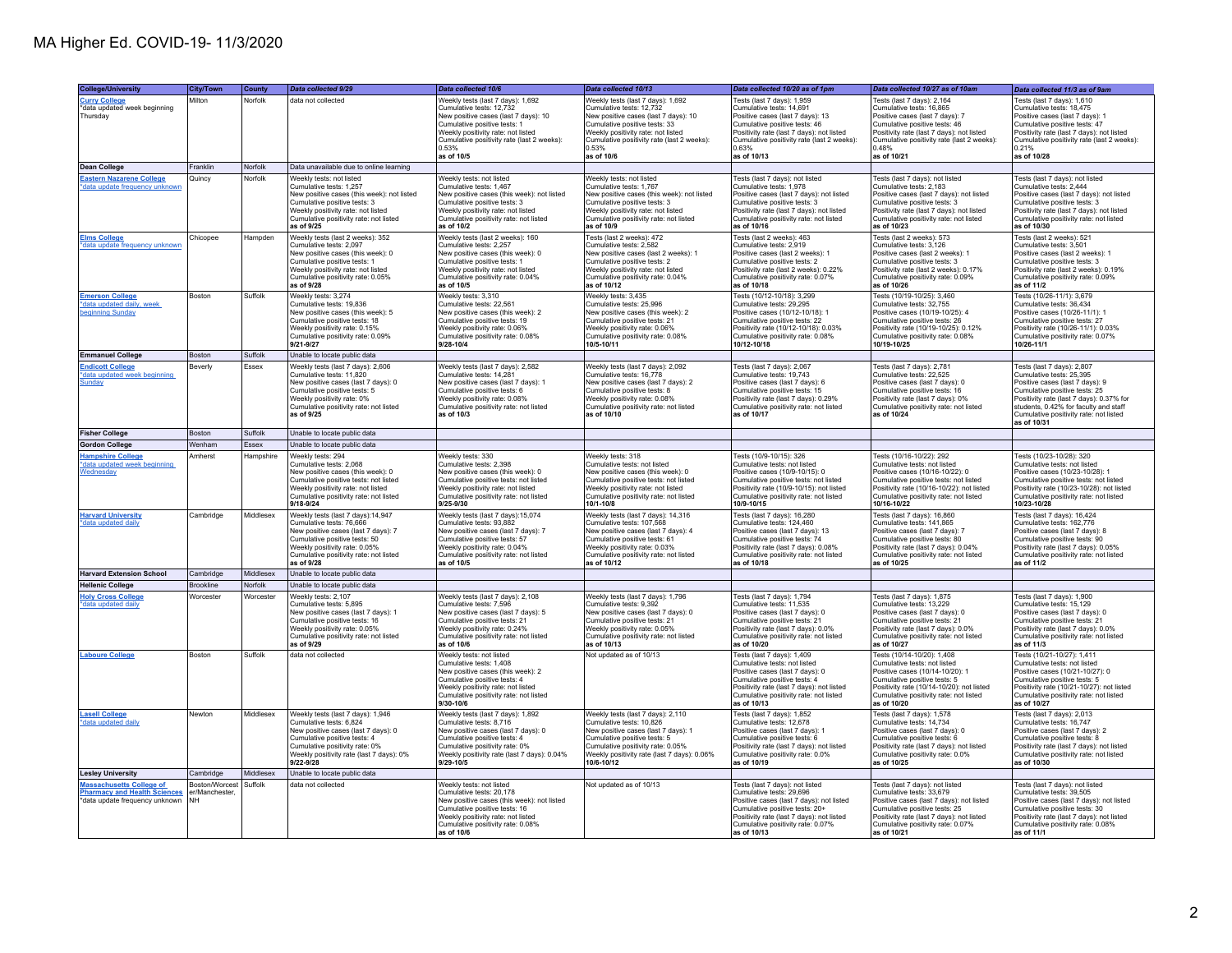| <b>College/University</b>                                                             | City/Town                  | <b>County</b>      | Data collected 9/29                                                                                                                                                                                                                                            | Data collected 10/6                                                                                                                                                                                                                                              | Data collected 10/13                                                                                                                                                                                                                                              | Data collected 10/20 as of 1pm                                                                                                                                                                                                                               | Data collected 10/27 as of 10am                                                                                                                                                                                                                               | Data collected 11/3 as of 9am                                                                                                                                                                                                                                |
|---------------------------------------------------------------------------------------|----------------------------|--------------------|----------------------------------------------------------------------------------------------------------------------------------------------------------------------------------------------------------------------------------------------------------------|------------------------------------------------------------------------------------------------------------------------------------------------------------------------------------------------------------------------------------------------------------------|-------------------------------------------------------------------------------------------------------------------------------------------------------------------------------------------------------------------------------------------------------------------|--------------------------------------------------------------------------------------------------------------------------------------------------------------------------------------------------------------------------------------------------------------|---------------------------------------------------------------------------------------------------------------------------------------------------------------------------------------------------------------------------------------------------------------|--------------------------------------------------------------------------------------------------------------------------------------------------------------------------------------------------------------------------------------------------------------|
| <b>Massachusetts Institute of</b><br><b>Technology</b><br>*data undated daily         | Cambridge<br>North Andover | Middlesex<br>Essex | Weekly tests (last 7 days): 14.974<br>Cumulative tests: 82,099<br>New positive cases (last 7 days): 5<br>Cumulative positive tests: 34<br>Weekly positivity rate (last 7 days): 0.05%<br>Cumulative positivity rate: 0.4%<br>as of 9/29<br>Weekly tests: 4,540 | Weekly tests (last 7 days): 14,413<br>Cumulative tests: 97,378<br>New positive cases (last 7 days): 12<br>Cumulative positive tests: 48<br>Weekly positivity rate (last 7 days): 0.08%<br>Cumulative positivity rate: 0.05%<br>as of 10/6<br>Weekly tests: 4,540 | Weekly tests (last 7 days): 14,731<br>Cumulative tests: 113,857<br>New positive cases (last 7 days): 3<br>Cumulative positive tests: 51<br>Weekly positivity rate (last 7 days): 0.02%<br>Cumulative positivity rate: 0.04%<br>as of 10/13<br>Weekly tests: 4,436 | Fests (last 7 days): 13,864<br>Cumulative tests: 129,029<br>Positive cases (last 7 days): 6<br>Cumulative positive tests: 61<br>Weekly positivity rate (last 7 days): 0.02%<br>Cumulative positivity rate: 0.05%<br>as of 10/20<br>Tests (10/6-10/12): 5,166 | Fests (last 7 days): 13,715<br>Cumulative tests: 142,744<br>Positive cases (last 7 days): 7<br>Cumulative positive tests: 68<br>Weekly positivity rate (last 7 days): 0.02%<br>Cumulative positivity rate: 0.05%<br>as of 10/27<br>Tests (10/13-10/19): 4,965 | Tests (last 7 days): 14,455<br>Cumulative tests: 162,497<br>Positive cases (last 7 days): 14<br>Cumulative positive tests: 89<br>Weekly positivity rate (last 7 days): 0.10%<br>Cumulative positivity rate: 0.05%<br>as of 11/3<br>Tests (10/27-11/1): 3,578 |
| <b>Merrimack College</b><br>*data updated week beginning<br><b>Tuesday</b>            |                            |                    | Cumulative tests: 21,997<br>New positive cases (this week): 20<br>Cumulative positive tests: 35<br>Cumulative positivity rate: 0.159%<br>Weekly positivity rate: 0.441%<br>as of 9/21                                                                          | Cumulative tests: 28,357<br>New positive cases (this week): 65<br>Cumulative positive tests: 100<br>Cumulative positivity rate: 0.351%<br>Weekly positivity rate: 1.006%<br>$9/22 - 9/28$                                                                        | Cumulative tests: 32,794<br>New positive cases (this week): 11<br>Cumulative positive tests: 110<br>Cumulative positivity rate: 0.334%<br>Weekly positivity rate: 0.247%<br>$9/29 - 10/5$                                                                         | Cumulative tests: 37,947<br>Positive cases (10/6-10/12): 13<br>Cumulative positive tests: 123<br>Positivity rate (10/6-10/12): 0.252%<br>Cumulative positivity rate: 0.323%<br>10/6-10/12                                                                    | Cumulative tests: 43,038<br>Positive cases (10/13-10/19): 3<br>Cumulative positive tests: 126<br>Positivity rate (10/13-10/19): 0.06%<br>Cumulative positivity rate: 0.293%<br>10/13-10/19                                                                    | Cumulative tests: 51,710<br>Positive cases (10/27-11/1): 5<br>Cumulative positive tests: 146<br>Positivity rate (10/27-11/1): 0.140%<br>Cumulative positivity rate: 0.282%<br>10/27-11/1                                                                     |
| <b>Montserrat College of Art</b><br>*data updated weekly beginning<br><b>Thursdav</b> | Beverly                    | Essex              | Weekly tests: 313<br>Cumulative tests: 768<br>New positive cases (this week): 0<br>Cumulative positive tests: 0<br>Cumulative positivity rate: 0%<br>Weekly positivity rate: 0%<br>as of 9/24                                                                  | Not updated as of 10/6                                                                                                                                                                                                                                           | Not updated as of 10/13                                                                                                                                                                                                                                           | Not updated as of 10/20                                                                                                                                                                                                                                      | Tests (10/16-10/22): 302<br>Cumulative tests: 1,054<br>Positive cases (10/16-10/22): 0<br>Cumulative positive tests: 0<br>Positivity rate (10/16-10/22): 0%<br>Cumulative positivity rate: 0%<br>10/16-10/22                                                  | Not updated as of 11/3 10am                                                                                                                                                                                                                                  |
| <b>Mount Holyoke College</b><br>*data updated M-F                                     | South Hadley               | Hampshire          | data not collected                                                                                                                                                                                                                                             | Weekly tests (last 7 days): 710<br>Cumulative tests: 4,832<br>New positive cases (last 7 days): 1<br>Cumulative positive tests: 3<br>Weekly positivity rate (last 7 days): not listed<br>Cumulative positivity rate: not listed<br>as of 10/6                    | Weekly tests (last 7 days): 696<br>Cumulative tests: 5,528<br>New positive cases (last 7 days): 0<br>Cumulative positive tests: 3<br>Weekly positivity rate (last 7 days); not listed<br>Cumulative positivity rate: not listed<br>as of 10/13                    | Tests (last 7 days): 694<br>Cumulative tests: 6,222<br>Positive cases (last 7 days): 0<br>Cumulative positive tests: 3<br>Positivity rate (last 7 days): not listed<br>Cumulative positivity rate: not listed<br>as of 10/19                                 | Tests (last 7 days): 689<br>Cumulative tests: 6,911<br>Positive cases (last 7 days): 0<br>Cumulative positive tests: 3<br>Positivity rate (last 7 days): not listed<br>Cumulative positivity rate: not listed<br>as of 10/26                                  | Tests (last 7 days): 695<br>Cumulative tests: 7,606<br>Positive cases (last 7 days): 0<br>Cumulative positive tests: 3<br>Positivity rate (last 7 days): not listed<br>Cumulative positivity rate: not listed<br>as of 11/2                                  |
| <b>The New England Conservatory Boston</b><br>of Music<br>*data undated on Friday     |                            | Suffolk            | data not collected                                                                                                                                                                                                                                             | Weekly tests: 629<br>Cumulative tests: 2,633<br>New positive cases (this week): 2<br>Cumulative positive tests: not listed<br>Weekly positivity rate: 0.318%<br>Cumulative positivity rate: 0.114%<br>$9/25 - 10/1$                                              | Weekly tests: 815<br>Cumulative tests: 3,448<br>New positive cases (this week): 0<br>Cumulative positive tests: not listed<br>Weekly positivity rate: 0%<br>Cumulative positivity rate: 0.087%<br>as of 10/9                                                      | Tests (last 7 days): 718<br>Cumulative tests: 4,166<br>Positive cases (last 7 days): 0<br>Cumulative positive tests: not listed<br>Positivity rate (last 7 days): 0%<br>Cumulative positivity rate: 0.072%<br>as of 10/16                                    | Tests (last 7 days): 867<br>Cumulative tests: 5,040<br>Positive cases (last 7 days): 0<br>Cumulative positive tests: not listed<br>Positivity rate (last 7 days): 0%<br>Cumulative positivity rate: 0.059%<br>as of 10/23                                     | Tests (last 7 days): 857<br>Cumulative tests: 5,890<br>Positive cases (last 7 days): 0<br>Cumulative positive tests: not listed<br>Positivity rate (last 7 days): 0%<br>Cumulative positivity rate: 0.059%<br>as of 10/30                                    |
| <b>Nichols College</b><br>data updated weekly beginning<br>Monday                     | Dudley                     | Worcester          | Weekly tests: 1,890<br>Cumulative tests: not listed<br>New positive cases (this week): 0<br>Cumulative positive tests; not listed<br>Weekly positivity rate: not listed<br>Cumulative positivity rate: not listed<br>as of 9/25                                | Weekly tests: 1,917<br>Cumulative tests: not listed<br>New positive cases (this week): 0<br>Cumulative positive tests; not listed<br>Weekly positivity rate: not listed<br>Cumulative positivity rate: not listed<br>9/28-10/2                                   | Weekly tests: 1,958<br>Cumulative tests: 14,281<br>New positive cases (this week): 1<br>Cumulative positive tests: 5<br>Weekly positivity rate: 0.051%<br>Cumulative positivity rate: 0.035%<br>10/5-10/9                                                         | Tests (10/6-10/12): 1,920<br>Cumulative tests: 16,201<br>Positive cases (10/6-10/12): 1<br>Cumulative positive tests: 6<br>Positivity rate (10/6-10/12): 0.052%<br>Cumulative positivity rate: 0.035%<br>10/12-10/16                                         | Tests (10/19-10/23): 1,904<br>Cumulative tests: 18,105<br>Positive cases (10/19-10/23): 3<br>Cumulative positive tests: 9<br>Positivity rate (10/19-10/23): 0.157%<br>Cumulative positivity rate: 0.04%<br>10/19-10/23                                        | Tests (10/26-10/30): 1,868<br>Cumulative tests: 19,973<br>Positive cases (10/26-10/30): 0<br>Cumulative positive tests: 9<br>Positivity rate (10/26-10/30): 0%<br>Cumulative positivity rate: 0.04%<br>10/26-10/30                                           |
| <b>North Bennet Street School</b>                                                     | Boston                     | Suffolk            | Unable to locate public data                                                                                                                                                                                                                                   |                                                                                                                                                                                                                                                                  |                                                                                                                                                                                                                                                                   |                                                                                                                                                                                                                                                              |                                                                                                                                                                                                                                                               |                                                                                                                                                                                                                                                              |
| <b>Northeastern University</b><br>*data updated daily, week<br>beginning Sunday       | Boston                     | Suffolk            | Weekly tests (last 7 days): 35,160<br>Cumulative tests: 170.600<br>New positive cases (last 7 days): 24<br>Cumulative positive tests: 90<br>Weekly positivity rate (last 7 days): 0.07%<br>Cumulative positivity rate: not listed<br>as of 9/27                | Weekly tests (last 7 days): 34,693<br>Cumulative tests: 205.293<br>New positive cases (last 7 days): 15<br>Cumulative positive tests: 105<br>Weekly positivity rate (last 7 days): 0.05%<br>Cumulative positivity rate: not listed<br>as of 10/4                 | Weekly tests (last 7 days): 34,175<br>Cumulative tests: 239.712<br>New positive cases (last 7 days): 13<br>Cumulative positive tests: 118<br>Weekly positivity rate (last 7 days): 0.04%<br>Cumulative positivity rate: not listed<br>as of 10/11                 | Fests (last 7 days): 23,931<br>Cumulative tests: 268.782<br>Positive cases (last 7 days): 11<br>Cumulative positive tests: 132<br>Positivity rate (last 7 days): 0.04%<br>Cumulative positivity rate: not listed<br>10/12-10/17                              | Tests (10/18-10/24): 33,007<br>Cumulative tests: 301.789<br>Positive cases (10/18-10/24): 22<br>Cumulative positive tests: 154<br>Positivity rate (last 7 days): 0.07%<br>Cumulative positivity rate: not listed<br>as of 10/24                               | Tests (10/25-10/31): 32,068<br>Cumulative tests: 333.857<br>Positive cases (10/25-10/31): 19<br>Cumulative positive tests: 173<br>Positivity rate (last 7 days): 0.06%<br>Cumulative positivity rate: not listed<br>as of 10/31                              |
| <b>Northpoint Bible College</b>                                                       | Haverhill                  | Essex              | Unable to locate public data                                                                                                                                                                                                                                   |                                                                                                                                                                                                                                                                  |                                                                                                                                                                                                                                                                   |                                                                                                                                                                                                                                                              |                                                                                                                                                                                                                                                               |                                                                                                                                                                                                                                                              |
| <b>Olin College of Engineering</b><br>data update frequency unknowr                   | Needham                    | Norfolk            | data not collected                                                                                                                                                                                                                                             | Weekly tests (last 2 weeks): not collected<br>Cumulative tests: 1,505<br>New positive cases (last 2 weeks): 0<br>Cumulative positive tests: 1<br>Cumulative positivity rate: 0.1%<br>Weekly positivity rate (last 2 weeks): 0%<br>as of 10/8                     | Weekly tests (last 2 weeks): 505<br>Cumulative tests: 1,685<br>New positive cases (last 2 weeks): 0<br>Cumulative positive tests: 1<br>Cumulative positivity rate: 0.1%<br>Weekly positivity rate (last 2 weeks): 0%<br>as of 10/10                               | Tests (last 2 weeks): 302<br>Cumulative tests: 2,147<br>Positive cases (last 2 weeks): 0<br>Cumulative positive tests: 1<br>Positivity rate (last 2 weeks): 0%<br>Cumulative positivity rate: 0.1%<br>as of 10/17                                            | Tests (last 2 weeks): 400<br>Cumulative tests: not listed<br>Positive cases (last 2 weeks): 0<br>Cumulative positive tests: not listed<br>Positivity rate (last 2 weeks): 0%<br>Cumulative positivity rate: not listed<br>as of 10/23                         | Tests (last 2 weeks): 317<br>Cumulative tests: not listed<br>Positive cases (last 2 weeks): 0<br>Cumulative positive tests: not listed<br>Positivity rate (last 2 weeks): 0%<br>Cumulative positivity rate: not listed<br>as of 10/31                        |
| <b>Pine Manor College</b>                                                             | Newton                     | Middlesex          | Unable to locate public data                                                                                                                                                                                                                                   |                                                                                                                                                                                                                                                                  |                                                                                                                                                                                                                                                                   |                                                                                                                                                                                                                                                              |                                                                                                                                                                                                                                                               |                                                                                                                                                                                                                                                              |
| <b>Quincy College</b>                                                                 | Quincy                     | Norfolk            | Unable to locate public data                                                                                                                                                                                                                                   |                                                                                                                                                                                                                                                                  |                                                                                                                                                                                                                                                                   |                                                                                                                                                                                                                                                              |                                                                                                                                                                                                                                                               |                                                                                                                                                                                                                                                              |
| <b>Regis College</b><br>*data updated on Wednesday                                    | Weston                     | Middlesex          | data not collected                                                                                                                                                                                                                                             | Weekly tests: 278<br>Cumulative tests: 1,482<br>New positive cases (this week): 1<br>Cumulative positive tests: 1<br>Weekly positivity rate: not listed<br>Cumulative positivity rate: not listed<br>$9/24 - 9/30$                                               | Weekly tests: 276<br>Cumulative tests: 1,755<br>New positive cases (this week): 0<br>Cumulative positive tests: 1<br>Weekly positivity rate: not listed<br>Cumulative positivity rate: not listed<br>10/5-10/7                                                    | Tests (10/8-10/14): 275<br>Cumulative tests: 2,028<br>Positive cases (10/8-10/14): 1<br>Cumulative positive tests: 2<br>Positivity rate (10/8-10/14): not listed<br>Cumulative positivity rate: not listed<br>10/8-10/14                                     | Tests (10/14-10/21): 424<br>Cumulative tests: 2,337<br>Positive cases (10/14-10/21): 1<br>Cumulative positive tests: 2<br>Positivity rate (10/14-10/21): not listed<br>Cumulative positivity rate: not listed<br>10/14-10/21                                  | Tests (10/26-10/28): 288<br>Cumulative tests: 2,621<br>Positive cases (10/26-10/28): 0<br>Cumulative positive tests: 2<br>Positivity rate (10/26-10/28): not listed<br>Cumulative positivity rate: not listed<br>as of 10/28                                 |
| <b>Simmons University</b><br>data updated weekly                                      | Boston                     | Suffolk            | Weekly tests: 840<br>Cumulative tests: 1,661<br>New positive cases (this week): 0<br>Cumulative positive tests: 0<br>Weekly positivity rate: 0%<br>Cumulative positivity rate: 0%<br>as of 9/24                                                                | Weekly tests: 362<br>Cumulative tests: 2,023<br>New positive cases (this week): 1<br>Cumulative positive tests: 1<br>Weekly positivity rate: not listed<br>Cumulative positivity rate: 0.05%<br>as of 10/1                                                       | Weekly tests: 494<br>Cumulative tests: 2,517<br>New positive cases (this week): 1<br>Cumulative positive tests: 2<br>Weekly positivity rate: not listed<br>Cumulative positivity rate: 0.08%<br>as of 10/12                                                       | Tests (10/13-10/15): 99<br>Cumulative tests: 2,616<br>Positive cases (10/13-10/15): 1<br>Cumulative positive tests: 3<br>Positivity rate (10/13-10/15): not listed<br>Cumulative positivity rate: 0.11%<br>10/13-10/15                                       | Tests (10/16-10/19): 150<br>Cumulative tests: 2,909<br>Positive cases (10/16-10/19): 0<br>Cumulative positive tests: 3<br>Positivity rate (10/16-10/19): not listed<br>Cumulative positivity rate: 0.10%<br>10/16-10/19                                       | Tests (10/21-10/29): 569<br>Cumulative tests: 3,478<br>Positive cases (10/21-10/29): 3<br>Cumulative positive tests: 6<br>Positivity rate (10/21-10/29): not listed<br>Cumulative positivity rate: 0.17%<br>as of 10/30                                      |
| <b>Smith College</b><br>*data updated twice weekly                                    | Northampton                | Hampshire          | Weekly tests: not listed<br>Cumulative tests: 6,615<br>New positive cases (this week): 0<br>Cumulative positive tests: 1<br>Weekly positivity rate: not listed<br>Cumulative positivity rate: not listed<br>as of 9/29                                         | Weekly tests: not listed<br>Cumulative tests: 8.024<br>New positive cases (this week): 1<br>Cumulative positive tests: 2<br>Weekly positivity rate: not listed<br>Cumulative positivity rate: not listed<br>as of 10/6                                           | Weekly tests: not listed<br>Cumulative tests: 9,315<br>New positive cases (this week): 0<br>Cumulative positive tests: 2<br>Weekly positivity rate: not listed<br>Cumulative positivity rate: not listed<br>as of 10/13                                           | Tests (10/14-10/20): not listed<br>Cumulative tests: 10,422<br>Positive cases (10/14-10/20): 0<br>Cumulative positive tests: 2<br>Positivity rate (10/14-10/20): not listed<br>Cumulative positivity rate: not listed<br>10/14-10/20                         | Tests: not listed<br>Cumulative tests: 11,596<br>Positive cases ("since last update"): 0<br>Cumulative positive tests: 2<br>Positivity rate: not listed<br>Cumulative positivity rate: not listed<br>as of 10/27                                              | Tests: not listed<br>Cumulative tests: 12,733<br>Positive cases ("since last update"): 0<br>Cumulative positive tests: 2<br>Positivity rate: not listed<br>Cumulative positivity rate: not listed<br>as of 11/3                                              |
| <b>Springfield College</b><br>*data update frequency unknown                          | Springfield                | Hampden            | Weekly tests: not listed<br>Cumulative tests: 6,782<br>New positive cases: not listed<br>Cumulative positive tests: 3<br>Weekly positivity rate: not listed<br>Cumulative positivity rate: 0.044%<br>as of 9/23                                                | Weekly tests: not listed<br>Cumulative tests: 9.212<br>New positive cases: not listed<br>Cumulative positive tests: 5<br>Weekly positivity rate: not listed<br>Cumulative positivity rate: 0.054%<br>as of 10/2                                                  | Weekly tests: not listed<br>Cumulative tests: 11,077<br>New positive cases: not listed<br>Cumulative positive tests: 5<br>Weekly positivity rate: not listed<br>Cumulative positivity rate: 0.045%<br>as of 10/12                                                 | Tests (10/12-10/17): 1,774<br>Cumulative tests: 12,563<br>Positive cases (10/12-10/17): 4<br>Cumulative positive tests: 9<br>Positivity rate (10/12-10/17): 0.225%<br>Cumulative positivity rate: 0.072%<br>10/12-10/17                                      | Tests (10/18-10/25): 1,937<br>Cumulative tests: 14,579<br>Positive cases (10/18-10/25): 5<br>Cumulative positive tests: 15<br>Positivity rate (10/18-10/23): 0.258%<br>Cumulative positivity rate: 0.103%<br>10/18-10/25                                      | Tests (10/31-11/1): 263<br>Cumulative tests: 16,691<br>Positive cases (10/31-11/1): 0<br>Cumulative positive tests: 40<br>Positivity rate (10/31-11/1): not listed<br>Cumulative positivity rate: 0.240%<br>as of 11/1                                       |